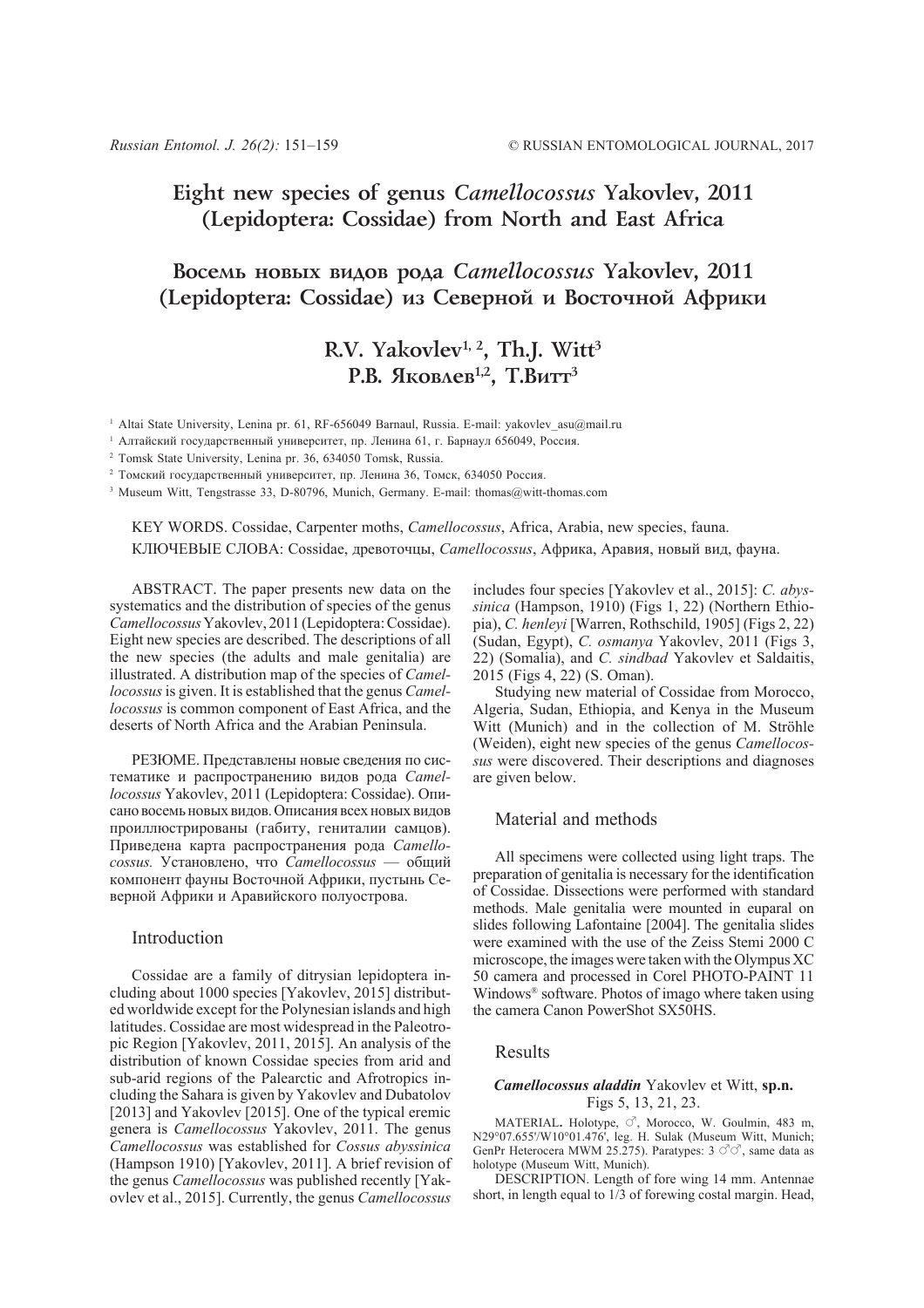thorax and abdomen densely covered with brown scales. Forewing dark grey with thin undulated pattern; basal area grey with single black transverse strokes, two thin black transverse bands converging to rear margin of wing in discal area; brown portion in cubital region; in submarginal area thin black band curved in cubital region; fringe grey unicolorous. Hind wing pale ocher with poorly expressed grey sputter.

Male genitalia. Uncus elongated with rounded apex; tegumen of medium size; gnathos arms thin, of medium length; gnathos of medium size, densely covered with small spikes; valve wide with parallel margins, long poorly expressed crest with practically even edge at costal margin, thin transverse rib on inner surface of valve in preapical area, sacculus large, apex of valve rounded; transtilla process very long, thin, bent at an angle of 90° in its middle third, narrowed sharply in its proximal third, apex tapered; juxta large, heavily sclerotized, with two leaf-like lateral processes widening to apex and diluted at an angle of 90°; inner surface of lateral process of juxta with two transverse sclerotized folds;



Figs 1–12. Adult males of *Camellocossus* species, holotypes: 1 — *C. abyssinica* (Hampson, 1910); 2 — *C. henleyi* (Warren et Rothschild 1905); 3 — *C. osmanya* Yakovlev, 2011; 4 — *C. sindbad* Yakovlev et Saldaitis, 2015; 5 — *C. aladdin* Yakovlev et Witt, **sp.n.**; 6 — *C. roc* Yakovlev et Witt, **sp.n.**; 7 — *C. jinn* Yakovlev et Witt, **sp.n.**; 8 — *C. ifrit* Yakovlev et Witt, **sp.n.**; 9 — *C. strohlei* Yakovlev et Witt, **sp.n.**; 10 — *C. lalibela* Yakovlev et Witt, **sp.n.**; 11 — *C. snizeki* Yakovlev et Witt, **sp.n.**; 12 — *C. ngai* Yakovlev et Witt, **sp.n.**

Рис. 1–12. Самцы видов *Camellocossus*, голотипы: 1 — *C. abyssinica* (Hampson, 1910); 2 — *C. henleyi* (Warren et Rothschild 1905); 3 — *C. osmanya* Yakovlev, 2011; 4 — *C. sindbad* Yakovlev et Saldaitis, 2015; 5 — *C. aladdin* Yakovlev et Witt, **sp.n.**; 6 — *C. roc* Yakovlev et Witt, **sp.n.**; 7 — *C. jinn* Yakovlev et Witt, **sp.n.**; 8 — *C. ifrit* Yakovlev et Witt, **sp.n.**; 9 — *C. strohlei* Yakovlev et Witt, **sp.n.**; 10 — *C. lalibela* Yakovlev et Witt, **sp.n.**; 11 — *C. snizeki* Yakovlev et Witt, **sp.n.**; 12 — *C. ngai* Yakovlev et Witt, **sp.n.**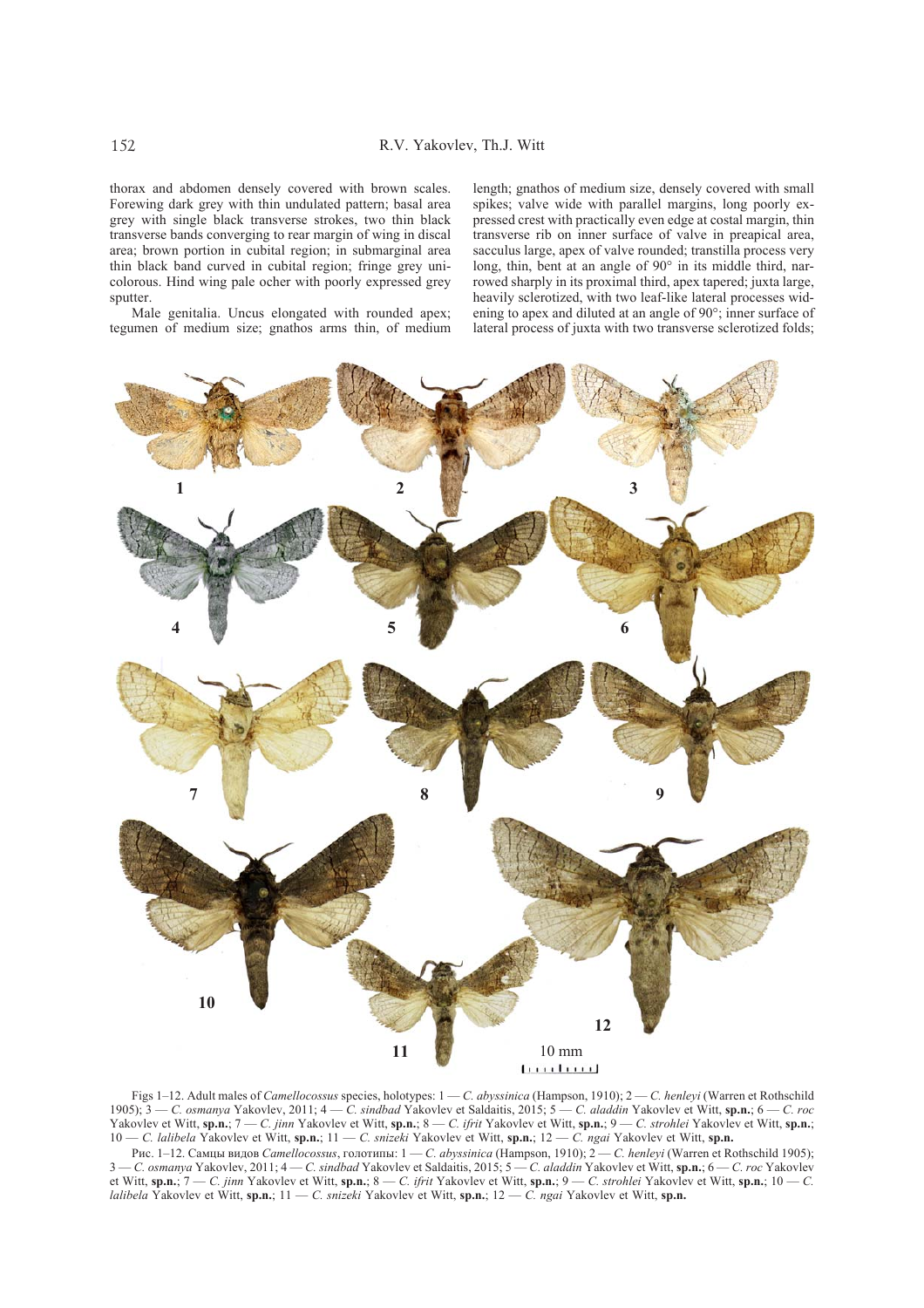saccus of medium size, semicircular; phallus thick, straight, in length about 4/5 of valve, vesica aperture in dorsal-apical position, in length about 2/3 of phallus; vesica without cornuti.

DIAGNOSIS. *C. aladdin* **sp.n.** is distinctive by the following characteristic features: dark background of the fore wing upper side; practically even long crest on the costal margin of the valve; one thin transverse rib on the inner surface of the valve; the lateral process of the transtilla is sharply narrowed in its proximal third; the lateral process of the juxta is leaf-like, apically widened, with two ribs on the inner side.

ETYMOLOGY. The new species is named after Aladdin — a character of Arabian tales.



Figs 13–16. Male genitalia of *Camellocossus* species: 13 — *C. aladdin* Yakovlev et Witt, **sp.n.**; 14 — *C. roc* Yakovlev et Witt, **sp.n.**; 15 — *C. jinn* Yakovlev et Witt, **sp.n.**; 16 — *C. ifrit* Yakovlev et Witt, **sp.n.**

Рис. 13–16. Гениталии самцов видов *Camellocossus*: 13 — *C. aladdin* Yakovlev et Witt, **sp.n.**; 14 — *C. roc* Yakovlev et Witt, **sp.n.**; 15 — *C. jinn* Yakovlev et Witt, **sp.n.**; 16 — *C. ifrit* Yakovlev et Witt, **sp.n.**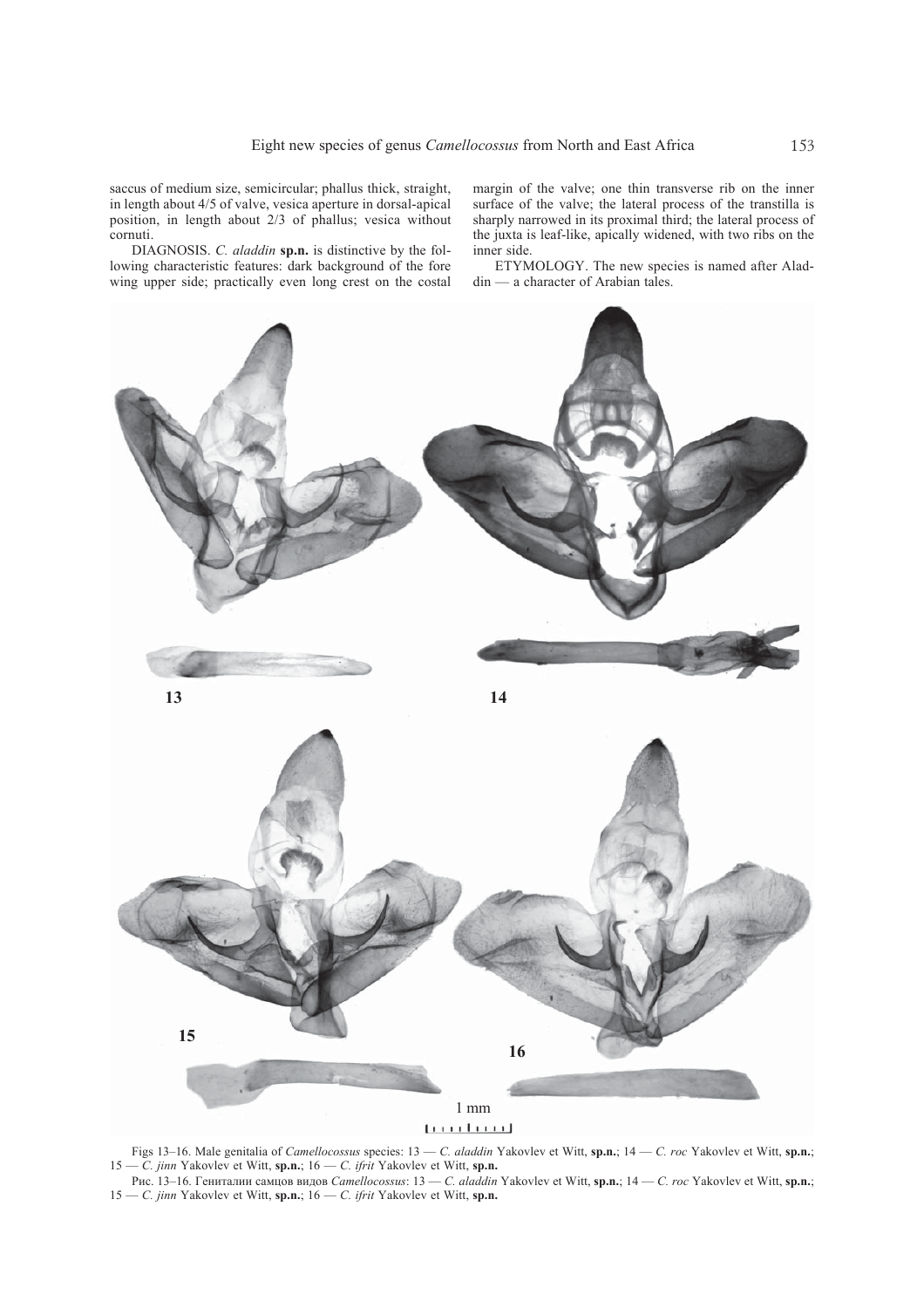#### *Camellocossus roc* Yakovlev et Witt, **sp.n.** Figs 6, 14, 23.

MATERIAL. Holotype,  $\circ$ , Algeria, 50 km NÖ Tamanrasset [22°48'N/05°30'E], 03.04.1989, leg. Kuhler jr. (collection of M. Ströhle, Weiden, Coss-MSW/2015/16). Paratype, 1  $\circ$ <sup>7</sup>, Algeria, same data as holotype (collection of M. Ströhle, Weiden).

DESCRIPTION. Length of fore wing 17 mm. Antennae short, in length equal to 1/3 of fore wing costal margin. Head, thorax and abdomen densely covered with ocher scales. Fore wing ocher with thin undulated pattern rather uniformly spread throughout wing; blurred brown portion in discal area; thin black band in submarginal area; fringe pale brown, unicolorous. Hind wing pale ocher with poorly expressed grey sputter and single dark transverse strokes.

Male genitalia. Uncus thick, short with wide rounded apex; tegumen large; gnathos arms thick, of medium size; gnathos of medium size, densely covered with small spikes; valve wide with parallel margins, on costal margin long poorly expressed crest with small process on inner surface in distal third, sacculus of medium size, apex of valve rounded; transtilla process of medium size, uniformly curved, gradually narrowing from base to apex, apex tapered; juxta large, heavily sclerotized with leaf-like lateral processes with parallel edges diluted at an angle of 100º; saccus of medium size, semicircle; phallus thick, straight, in length about 4/5 of valve, vesica aperture in dorsal-apical position, in length about 1/2 of phallus; vesica without cornuti.

DIAGNOSIS. *C. roc* **sp.n.** is distinctive by the following characteristic features: the pale coloring of fore wing with evenly spaced line strokes; the long poorly expressed crest with a small process on its inner surface in the distal third on the costal margin of the valve; the short thick uncus.

ETYMOLOGY. The new species is named after Roc — a legendary huge predatory bird.

### *Camellocossus jinn* Yakovlev et Witt, **sp.n.** Figs 7, 15, 22–23.

MATERIAL. Holotype,  $\circlearrowleft$ , Sudan, Provinz Nahr an Nil, 390 m, N16°25.189', E33°14.575', 20 March 2010, leg. Harald Sulak (Museum Witt, Munich; GenPr Heterocera MWM 25.273).

DESCRIPTION. Length of fore wing 15 mm. Antennae short, in length equal to 1/3 of fore wing costal margin. Head and patagia pale brown from above; thorax and abdomen densely covered with pale ocher (almost white) scales. Fore wing pale ocher with thin undulated pattern more expressed in postdiscal and submarginal areas; in postdiscal area undulated pattern thickens and forms two unequal broken bands; fringe pale yellow, unicolorous. Hind wing pale ocher with hardly expressed singular dark transverse strokes.

Male genitalia. Uncus elongated, rather wide, apex tapered; tegumen of medium size; gnathos arms thin, of medium length; gnathos of medium size, densely covered with small spikes; valve wide with parallel margins, its costal margin with large pyramidal crest with three transverse crests on inner surface in its distal third, sacculus of medium size, apex of valve slightly tapered; transtilla process of medium length, evenly curved, gradually narrowing from base to apex, apex tapered; juxta large, heavily sclerotized with wide leaf-like lateral processes diluted at an angle of 120°, upper edge of lateral process of juxta semicircular, lower edge even; saccus of medium size, semicircular; phallus thick, straight, in length about 4/5 of valve, vesica aperture in dorso-apical position, in length about 1/2 of phallus; vesica without cornuti.

DIAGNOSIS. *C. jinn* **sp.n.** is distinctive by the following characteristic features: the color of the head and patagia contrasting to the thorax and abdomen (the head and patagia brown; the thorax and abdomen pale ocher, almost white); the costal margin of the valve with a large pyramidal crest with three transverse crests on its inner surface in the distal third; the semicircular upper edge and the even lower edge of the lateral process of the juxta.

ETYMOLOGY. The new species is named after Jinn a character of Arabian tales.

#### *Camellocossus ifrit* Yakovlev et Witt, **sp.n.** Figs 8, 16, 23.

MATERIAL. Holotype,  $\vec{C}$ , Sudan, env. SE Bahr al Azraq, Wad Madini, 540 m, N14°25.069', E33°37.553', 28 March 2010, leg. Harald Sulak (Museum Witt, Munich; GenPr Heterocera MWM 25.273). Paratypes,  $2 \circ$ , same data as holotype (Museum Witt, Munich).

DESCRIPTION. Length of fore wing 15 mm. Antennae short, in length equal to 1/3 of fore wing costal margin. Head, thorax and abdomen densely covered with dark grey scales. Fore wing dark grey with thin undulated pattern developed throughout wing; undulated pattern thickens in postdiscal area, poorly expressed blurred brown portions in cubital area, thin transverse dark grey band from costal margin to vein M. in submarginal area; fringe dark grey, unicolorous. Hind wing grey with hardly expressed singular dark transverse strokes.

Male genitalia. Uncus elongated, relatively thin with tapered apex; tegumen of medium size; gnathos arms thin, of medium length; gnathos of medium size, densely covered with small spikes; valve wide with smoothly rounded costal margin and even lower margin, on costal margin weakly expressed crest with poorly expressed battlement along the edge in distal third, sacculus of medium size, apex of valve rounded; transtilla process relatively short, evenly curved, gradually narrowing from base to apex, apex tapered; juxta large, heavily sclerotized, in form of cone with apex directed to saccus, with wide leaf-like lateral processes with parallel edges diluted at an angle of 170°; saccus of medium size, semicircular; phallus thick, straight, in length equal to valve, vesica aperture in dorso-apical position, in length about 1/2 of phallus; vesica without cornuti.

DIAGNOSIS. *C. ifrit* **sp.n.** is distinctive by the following characteristic features: the dark color of the wings; the valve with a smoothly rounded costal margin and even lower margin; the costal margin of the valve with a weakly expressed crest slightly serrated along the edge in distal third; the juxta in the form of a cone with the apex directed to the saccus.

ETYMOLOGY. The new species is named after Ifrit — a character of Arabian tales.

### *Camellocossus strohlei* Yakovlev et Witt, **sp.n.** Figs 9, 17, 23.

MATERIAL. Holotype,  $\circlearrowleft$ , Ethiopia, Arba Minch, 06°07'48''N/ 37°34'41''E, 1465 m, 22.02.2010, leg. Ströhle (collection of M. Ströhle, Weiden, Coss-MSW/2015/12). Paratypes:  $1 \circ$ , Ethiopia, same data as holotype (collection of M. Ströhle, Weiden);  $7 \overrightarrow{\circ} \overrightarrow{\circ}$ Ethiopia, Turmi, Mango Lodge, 04°32N/036°54E, 920 m, 21"24.01.2015, leg. Ströhle (collection of M. Ströhle, Weiden, Coss-MSW/2015/11).

DESCRIPTION. Length of fore wing 13 mm. Antennae short, in length equal to 1/3 of fore wing costal margin. Head and patagia brown from above; thorax and abdomen densely covered with pale brown scales. Fore wing pale brown with thin undulated pattern more developed in postdiscal and submarginal areas; in postdiscal area two uneven broken bands with brown portion between them, brown portion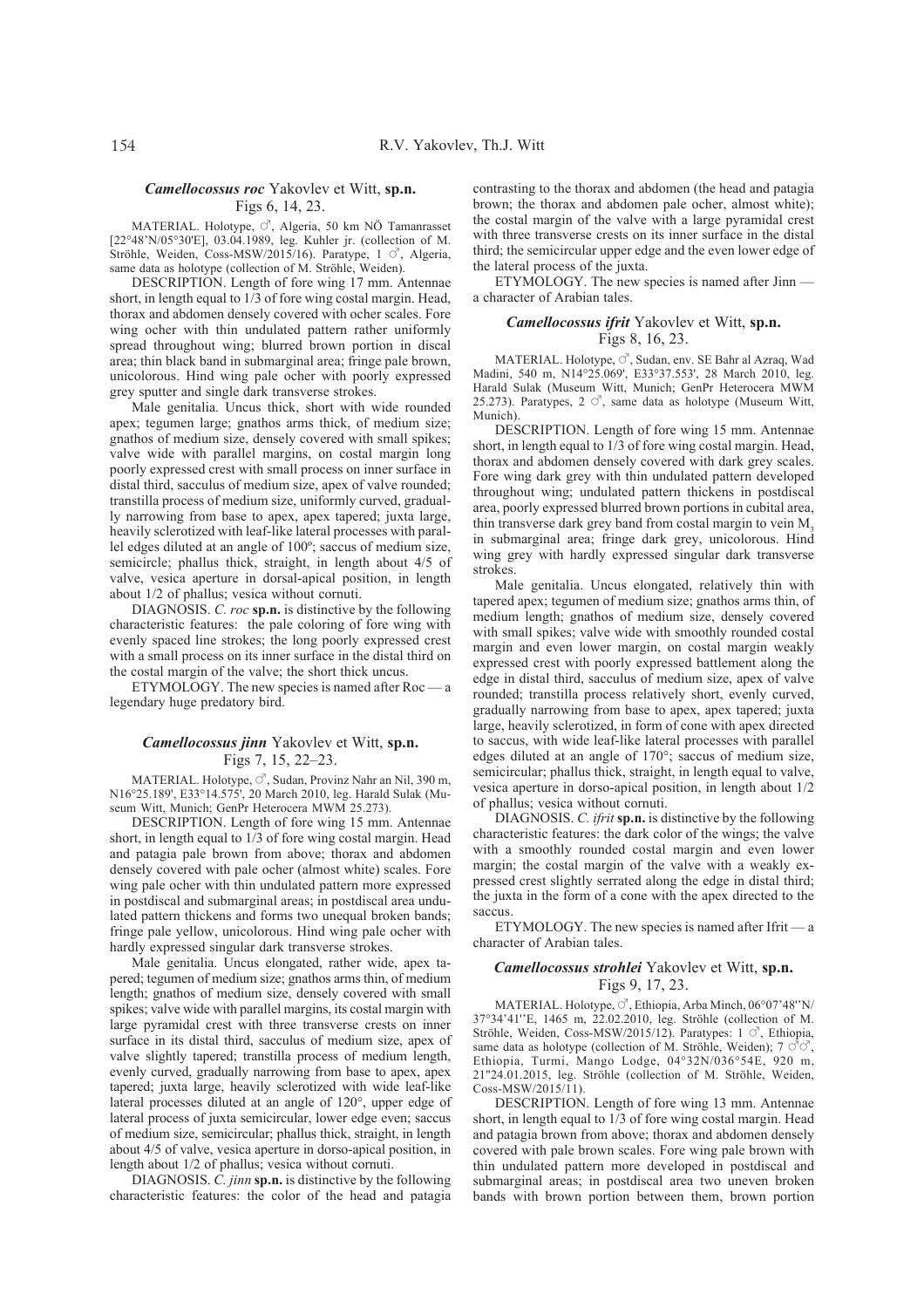along hind margin; fringe pale grey, unicolorous. Hind wing pale ocher with hardly expressed singular dark transverse strokes and pale ocher unicolorous fringe.

Male genitalia. Uncus short, relatively wide with blunt apex; tegumen of medium size; gnathos arms thick, of medium length; gnathos of medium size, densely covered with small spikes; valve wide, strongly concave, cupped, costal margin curved in basal third, hind margin curved in middle third, medium semicircular crest with one transverse crest on its inner surface on costal margin of valve in distal third, sacculus of medium size, apex of valve slightly tapered; transtilla process of medium length, evenly curved, gradually narrowing from base to apex, apex tapered; juxta large heavily sclerotized with relatively narrow leaf-like lateral process-



Figs 17–20. Male genitalia of *Camellocossus* species: 17 — *C. strohlei* Yakovlev et Witt, **sp.n.**; 18 — *C. lalibela* Yakovlev et Witt, **sp.n.**; 19 — *C. snizeki* Yakovlev et Witt, **sp.n.**; 20 — *C. ngai* Yakovlev et Witt, **sp.n.**

Рис. 17–20. Гениталии самцов видов *Camellocossus*: 17 — *C. strohlei* Yakovlev et Witt, **sp.n.**; 18 — *C. lalibela* Yakovlev et Witt, **sp.n.**; 19 — *C. snizeki* Yakovlev et Witt, **sp.n.**; 20 — *C. ngai* Yakovlev et Witt, **sp.n.**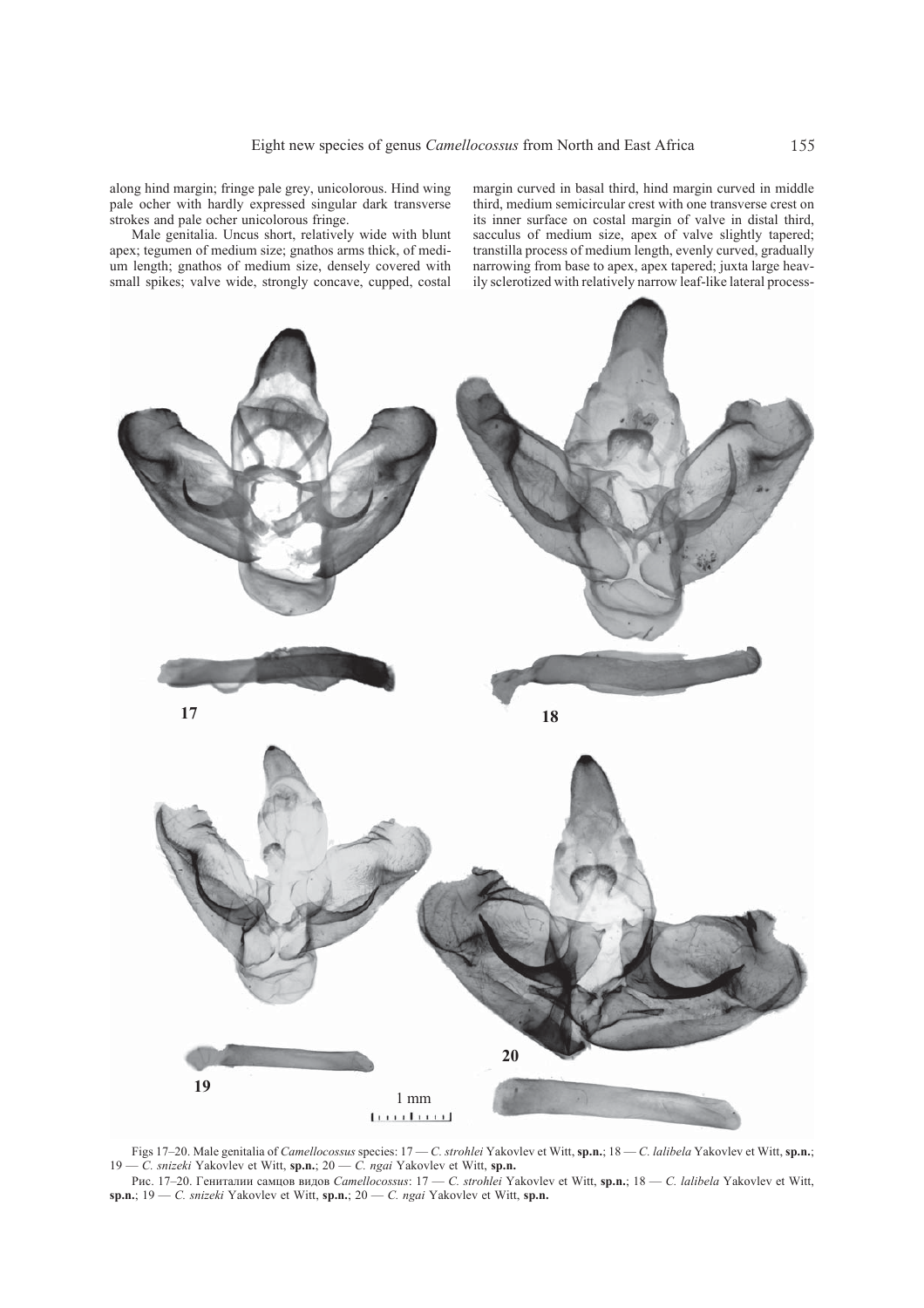es with almost parallel edges, diluted at an angle of 100°; saccus large, semicircular; phallus thick, slightly curved in proximal third, in length about 4/5 of valve, vesica aperture in dorso-apical position, in length about 1/3 of phallus; vesica without cornuti.

DIAGNOSIS. *C. strohlei* **sp.n.** is distinctive by the following characteristic features: the uncus with a blunt apex; the cupped valve with the costal margin curved in its basal third and the hind margin curved in its middle third; the costal margin of the valve in the distal third with a medium semicircular crest with one transverse crest on its inner surface.

ETYMOLOGY. The new species is named after the German lepidopterist Manfred Ströhle (Weiden).

# *Camellocossus lalibela* Yakovlev et Witt, **sp.n.** Figs 10, 18, 23.

MATERIAL. Holotype,  $\vec{C}$ , Ethiopia, Arba Minch, 05°59'56''N/ 37°32'54''E, 1380 m, 13.11"4.12.2011, leg. Ströhle (collection of M. Ströhle, Weiden, Coss-MSW/2015/13). Paratype,  $1 \circ$ <sup>7</sup>, Ethiopia, same data as holotype (collection of M. Ströhle, Weiden).

DESCRIPTION. Length of fore wing18 mm. Antennae short, in length equal to 1/3 of fore wing costal margin. Head, thorax and abdomen densely covered with brown scales. Fore wing dark grey with thin undulated pattern more developed in postdiscal and submarginal areas; undulated pattern thicker in postdiscal area, poorly expressed blurred brown portions in cubital area, thin transverse dark grey band from costal margin to vein  $M<sub>3</sub>$  in submarginal area; fringe dark grey, unicolorous. Hind wing pale grey with hardly expressed singular dark transverse strokes.

Male genitalia. Uncus elongated, thick, apex tapered; tegumen of medium size; gnathos arms thick, of medium length; gnathos of medium size, densely covered with small spikes; valve wide with almost parallel margins, costal margin with strongly expressed sclerotized even crest (from base to distal third), costal margin of valve in distal third with strongly expressed semicircular crest, its inner surface with large sclerotized obliquely positioned rib, sacculus strongly expressed, apex of valve rounded; transtilla process long, thin, evenly curved, gradually narrowing from base to apex, apex tapered; juxta large, heavily sclerotized, in form of cone with apex directed to saccus, with very wide leaf-like lateral processes diluted at an angle of 120° with heavily sclerotized costal and lower margin and membranous middle area; saccus large, semicircular; phallus thick, slightly curved in medium third, in length equal to 4/5 of valve, vesica aperture in dorso-apical position, in length about 1/2 of phallus; vesica without cornuti.

DIAGNOSIS**.** *C. lalibela* **sp.n.** is distinctive by the following characteristic features: relatively large size (length of the fore wing 18 mm); the costal margin of the valve with a strongly expressed sclerotized even crest (from the base to the distal third), the distal third of the valve costal margin with a strongly expressed semicircular crest with a large sclerotized obliquely positioned rib on its inner surface; the lateral processes of the juxta with strongly sclerotized costal and lower margins and a membranous middle area.

ETYMOLOGY. The new species is named after Gebre Mesqel Lalibela — king of Ethiopia and a member of the Zagwe dynasty.

#### *Camellocossus snizeki* Yakovlev et Witt, **sp.n.** Figs 11, 19, 23.

MATERIAL. Holotype,  $\circlearrowleft$ , Kenya E, 202 km E Thika, Sosoma, 24.4.2011, leg. Sni•ek (Museum Witt, Munich; GenPr Heterocera MWM 25.276). Paratype,  $\circlearrowleft$ , same data as holotype (Museum Witt, Munich).

DESCRIPTION**.** Length of fore wing 12 mm. Antennae short, in length equal to 1/3 of fore wing costal margin. Head, thorax and abdomen densely covered with brown scales. Fore wing dark grey with thin undulated pattern more developed in postdiscal and submarginal areas; brown portion from wing base to border of discal and postdiscal areas, thin transverse dark grey band from costal margin to vein  $M<sub>3</sub>$  in submarginal area; fringe dark grey, unicolorous. Hind wing pale grey with dense dark transverse strokes.

Male genitalia. Uncus short, of medium thickness, apex tapered; tegumen of medium size; gnathos arms thin, of medium length; gnathos of medium size, densely covered with small spikes; valve wide, costal margin curved in proximal third, hind margin practically even, costal margin (in distal third) with strongly expressed crest with serrated edge and four sclerotized ribs on inner surface, sacculus of medium size, apex of valve rounded; transtilla process long, thin, evenly curved, gradually narrowing from base to apex, apex tapered; juxta large, heavily sclerotized in form of cone with apex directed to saccus, with wide leaf-like lateral processes diluted at an angle of 120°; saccus large, semicircular; phallus thick, slightly curved in medial third, in length equal to 4/ 5 of valve, vesica aperture in dorso-apical position, in length about 1/2 of phallus; vesica without cornuti.

DIAGNOSIS**.** *C. snizeki* **sp.n.** is distinctive by the following characteristic features: relatively small size (length of fore wing 12 mm); the costal margin of the valve (in distal third) with a strongly expressed crest with serrated edge and four sclerotized ribs on the inner surface.

ETYMOLOGY. The new species is named after the Czech coleopterist Miroslav Snižek.

### *Camellocossus ngai* Yakovlev et Witt, **sp.n.** Figs 12, 20, 23.

MATERIAL. Holotype,  $\circlearrowleft$ , Kenya CEE, E of Garsen, W of Witu, 18"20.12.2009, leg. Sni•ek (Museum Witt, Munich; GenPr Heterocera MWM 25.268). Paratype,  $1 \circ$ <sup>7</sup>, same data as holotype (Museum Witt, Munich).

DESCRIPTION**.** Length of fore wing 19 mm. Antennae short, in length equal to 1/3 of fore wing costal margin. Head, thorax and abdomen densely covered with pale grey scales. Fore wing grey with thin undulated pattern more developed in postdiscal and submarginal areas; in postdiscal area pattern thickens forming undulated band from costal to hind margin; brown portion developed along hind margin; thin transverse dark grey band from costal margin to vein M, in submarginal area; fringe pale grey, unicolorous. Hind wing pale grey with dense dark transverse strokes.

Male genitalia. Uncus relatively long, of medium thickness, apex tapered; tegumen of medium size; gnathos arms thin, of medium length; gnathos of medium size, densely covered with small spikes; valve wide, costal margin curved in medium third, hind margin practically even, on costal margin of valve (in distal third) strongly expressed crest with serrated edge and three sclerotized ribs on its inner surface, sacculus of medium size, apex of valve rounded; transtilla process long, thick, heavily sclerotized, evenly curved, gradually narrowing from base to apex, apex tapered; juxta large, heavily sclerotized, with wide leaf-like lateral processes diluted at an angle of 180º, lateral processes triangle, evenly narrowing from base to apex; saccus large, semicircular; phallus thick, even, in length equal to valve, vesica aperture in dorso-apical position, in length about 1/2 of phallus; vesica without cornuti.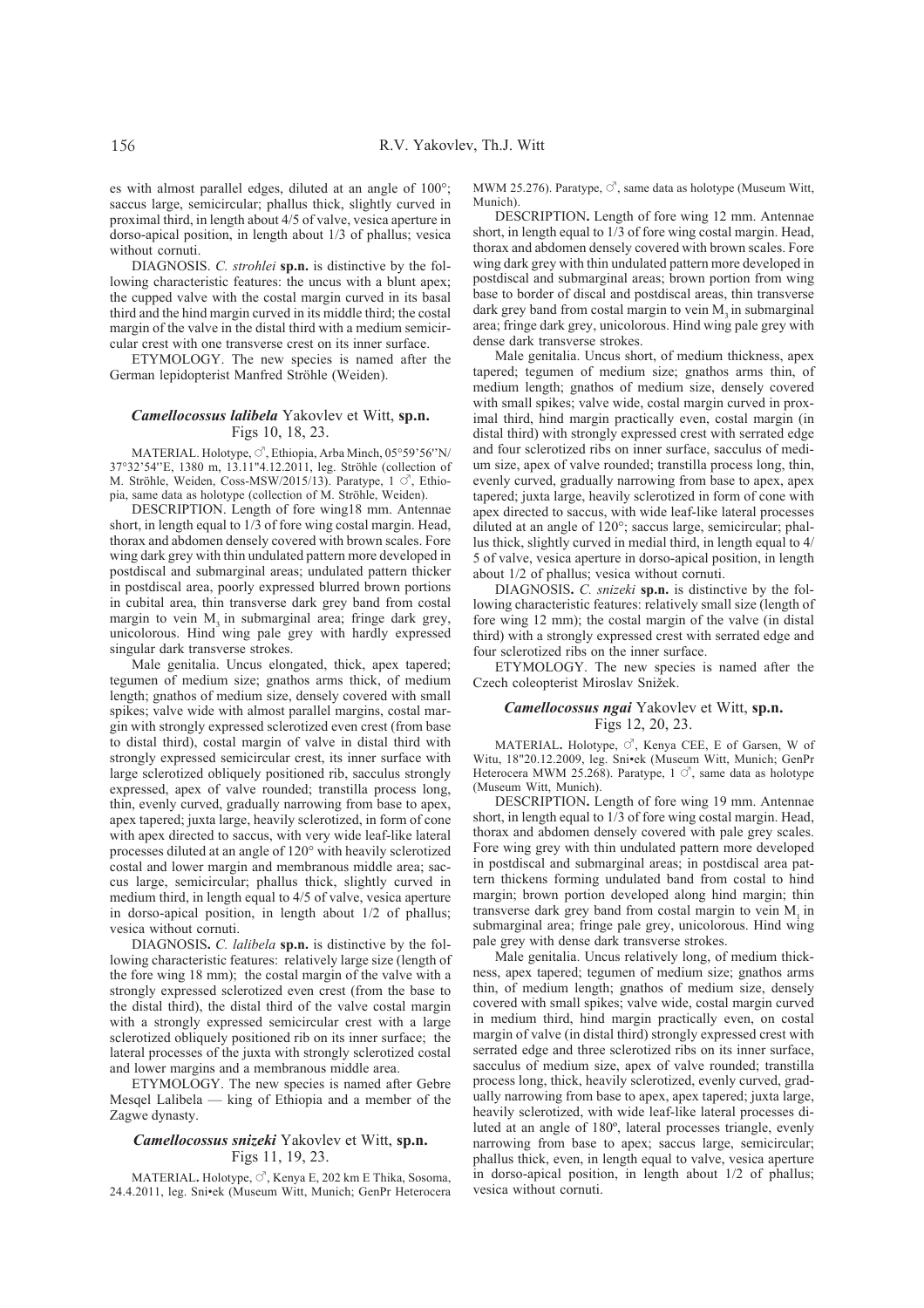

Figs 21–22. Type localities of *Camellocossus* species: 21 — *C. aladdin* Yakovlev et Witt, **sp.n.**; 22 — *C. jinn* Yakovlev et Witt, **sp.n.** Photo by H. Sulak.

Рис. 21–22. Типовая местность видов *Camellocossus*: 21 — *C. aladdin* Yakovlev et Witt, **sp.n.**; 22 — *C. jinn* Yakovlev et Witt, **sp.n.** Фото H. Sulak.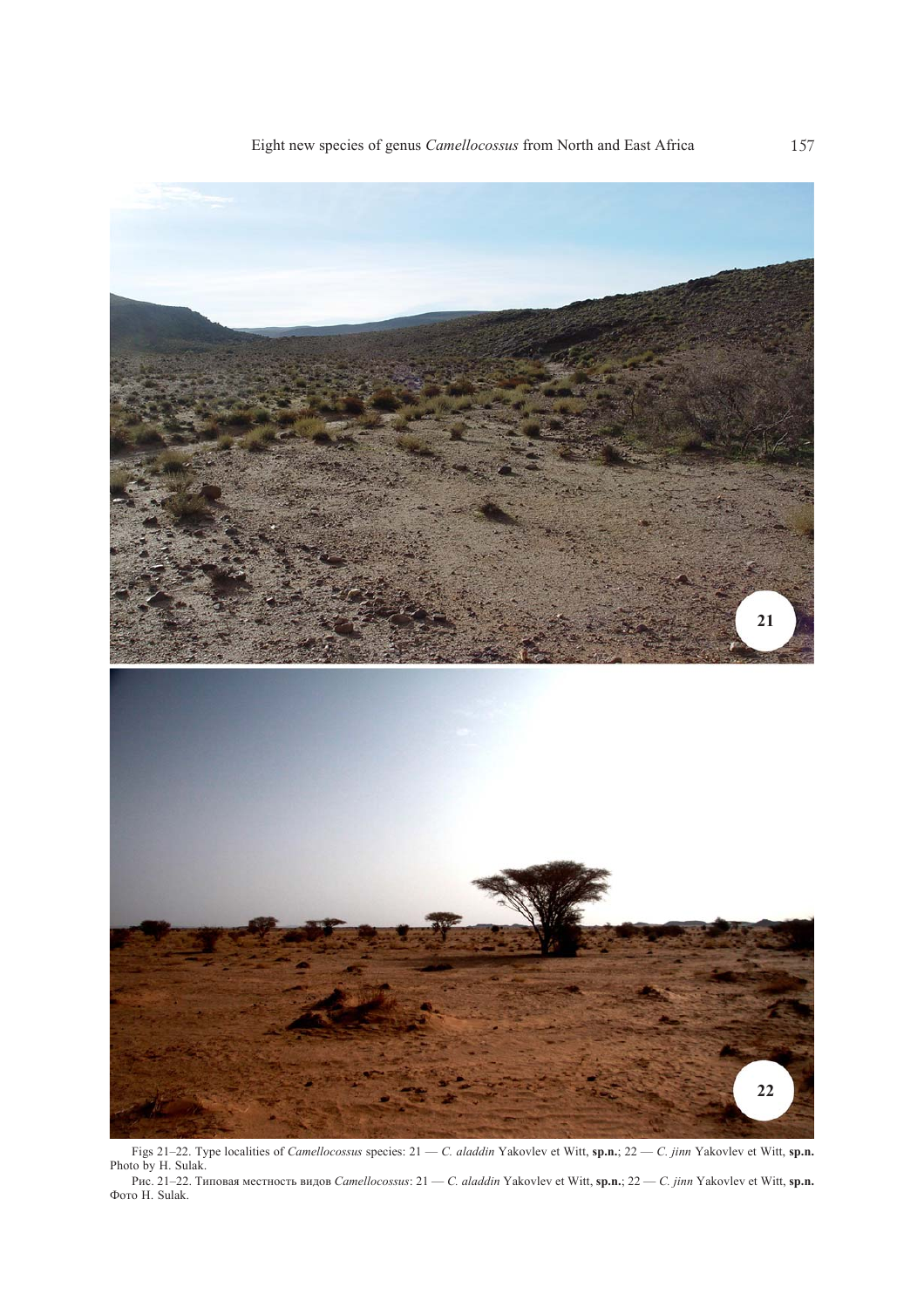DIAGNOSIS**.** *C. ngai* **sp.n.** is distinctive by the following characteristic features: relatively large size (length of the fore wing 19 mm); the costal margin of the valve (in distal third) with a strongly expressed crest with a serrated edge and three sclerotized ribs on its inner surface; the triangle lateral processes of the juxta, evenly narrowing from the base to the apex.

ETYMOLOGY. The new species is named after Ngai the supreme deity in the beliefs of the Masai tribe.

# **Discussion**

*Camellocossus* includes 12 widespread species of the Arabian Peninsula, North Africa (Morocco, Mauritania, Algeria, Egypt, Sudan) and East Africa (Ethiopia, Kenya, Somalia). *Camellocossus* is one of the Cossidae genera (except for *Aethalopteryx* Schoorl, 1990 (type species *Phragmatoecia atrireta* Hampson, 1910), *Afroarabiella* Yakovlev, 2008 (type species *Cossus tahamae* Wiltshire, 1949), *Afrikanetz* Yakovlev, 2009 (type species – *A. inkubu* Yakovlev, 2009), *Mormogystia* Schoorl, 1990 (type species *Cossus reibellii* Oberthür, 1876), widespread in Arabia, Africa and the Sahara. Apparently the Sahara has not been a barrier to the dispersal of these Cossidae genera [Yakovlev, Dubatolov, 2013; Yakovlev, 2015]. Ten species of the genus *Afroarabiella* are found in different regions of Africa (1 species in West Africa, 6 species in East Africa, 2 species in South Africa, 1 species in Sahel) and one (*A. tahamae*) in South and Central Arabia. The genus *Aethalopteryx* includes 24 species; 23 of them are widespread in Africa (9 in East Africa, 5 in South Africa, 3 in Central Africa, 1 in Sahel, 4 — all over Africa), one species (*A. diksami* Yakovlev et Saldaitis, 2010) in Socotra, and one (*A. wiltshirei* Yakovlev, 2009) in Central Arabia. A similar situation is apparent in the genus *Afrikanetz* Yakovlev, 2009. Among its three described species, *A. inkubu* is found in West Congo (the Republic of Congo), *A. bugvan* Yakovlev, 2009 is recorded for several countries in West Africa, *A. makumazan* Yakovlev, 2009 was described from the Western Kingdom of Saudi Arabia [Yakovlev, 2009]. In the genus *Mormogystia* three species are known. *M. reibellii* Oberthür, 1876 is recorded from the Kingdom of Saudi Arabia, Oman, UAE, Yemen, Israel, Egypt, Algeria, Libya, Tunisia, Mauritania, Niger, Chad [Yakovlev, 2011]; M. *brandstetteri* Saldaitis, Ivinskis et Yakovlev, 2011 is widespread on Socotra; *Mormogystia equatorialis* (Le Cerf, 1933) is described from the environs of lake Turcan (North Kenia). The question of the origin of these genera (Palaearctic or Palaetropic) is unresolved until a phylogenetic analysis is completed.



Fig. 23. Map of *Camellocossus* species distribution.

Рис. 23. Карта распространения видов рода *Camellocossus*.